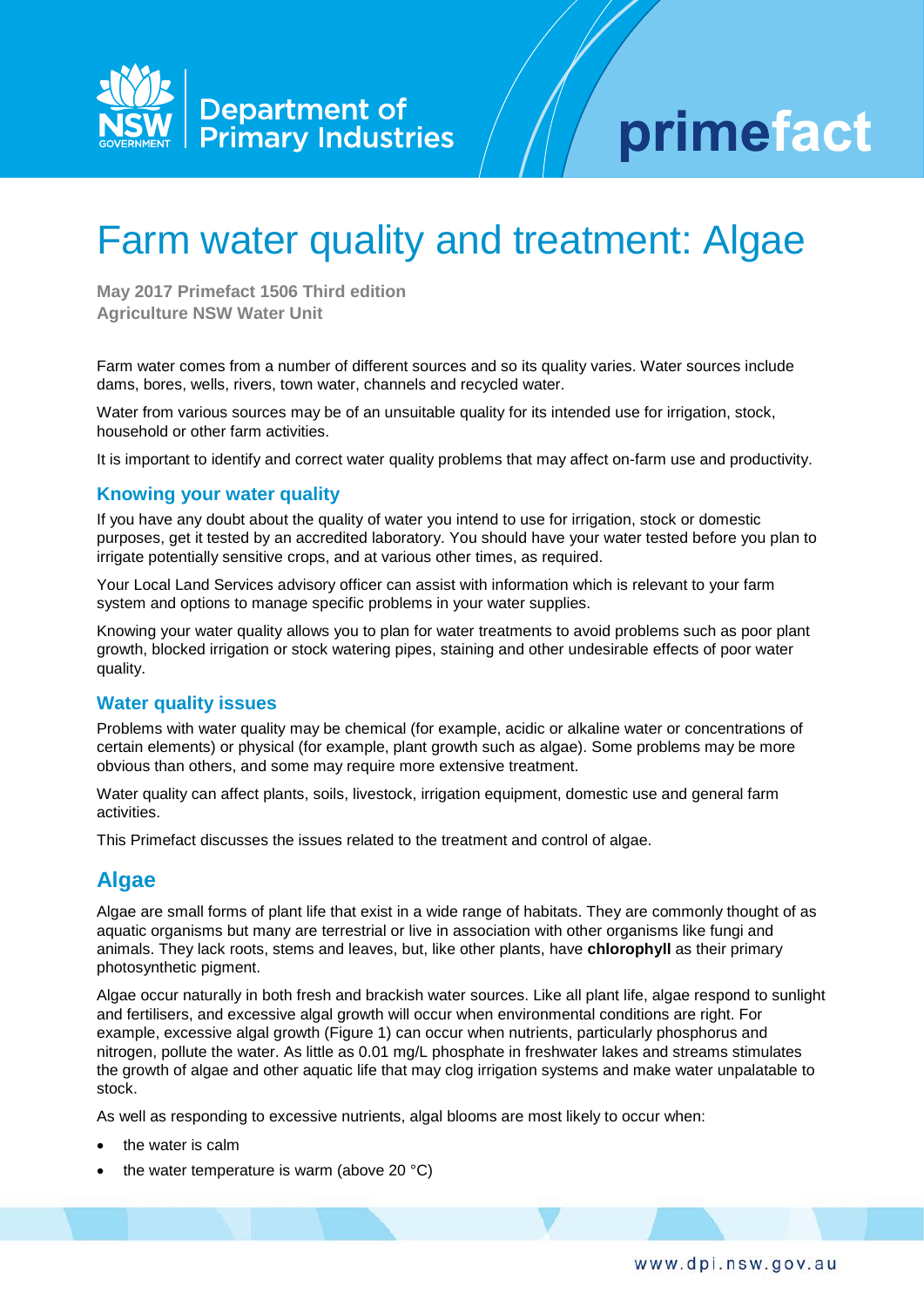- there are low or no flows
- the water is fairly clear
- pH is slightly alkaline
- dam water layers are stratified and do not mix.

Algal blooms have occurred even when the above conditions were not present.



**Figure 1. Algal growth can block irrigation equipment and may affect human health.**

Excessive algal growth can affect the taste of drinking water, produce odour problems, block pump foot valves, clog filters, reduce the aesthetic and recreational amenity of water bodies and affect water treatment processes.

Some algae produce toxins that can cause stock deaths and affect human health.

When algae die, their decomposition depletes the oxygen levels in the water source. If too much oxygen is lost, further water quality problems can arise, including the release of iron and nutrient from sediments; harmful effects on fish and other aquatic animals; and the production of noxious gases such as hydrogen sulphide.

A considerable range of algae species is found in freshwater. These include green algae, blue-green algae, diatoms, dinoflagellates and cryptomonads.

- Green algae are the most diverse and may be microscopic or present as large clumps or mats of tangled filaments.
- Diatoms, dinoflagellates and cryptomonads are generally only visible under a microscope.
- Blue-green algae are also microscopic but large colonies and aggregated filaments can be visible in water.

Algal blooms result from the excessive growth of a particular algae species. The most obvious sign of an algal bloom is a discolouration of the water. For example, diatoms and dinoflagellates discolour the water to a brown hue; green and blue-green algae make it appear green; and some cryptomonads make the water appear red.

All algal blooms can cause water use problems. However, those caused by blue-green algae are the most concerning as a number of these are toxic.

#### **Blue-green algae**

In Australia, there are a number of genera of cyanobacteria, or blue-green algae that are toxic. They include *Dolichospermum* (formerly *Anabaena*)*, Microcystis, Cylindrospermopsis* and *Nodularia*. In NSW,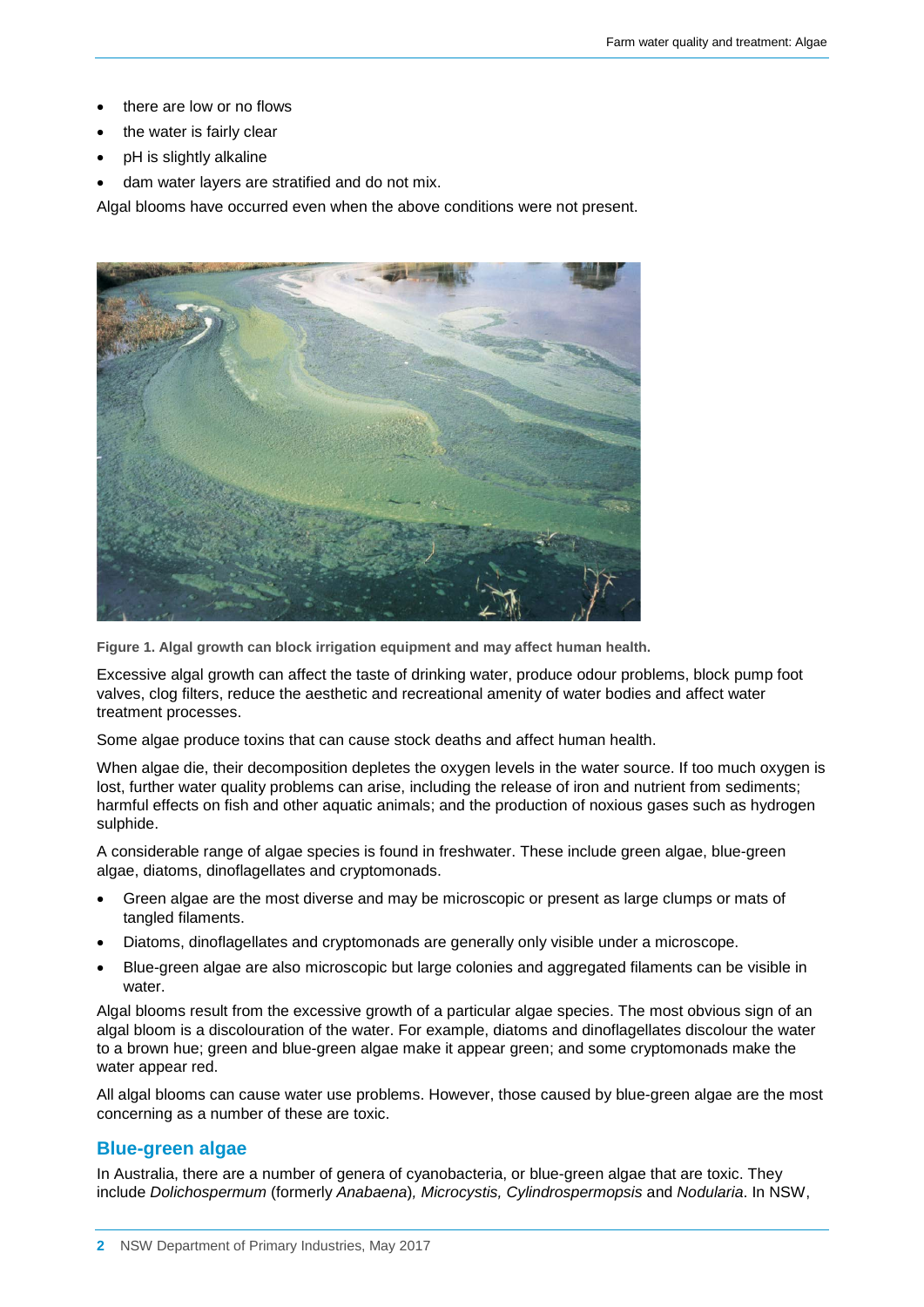*Dolichospermum* and *Microcystis* are the most common types of freshwater blue-green algae causing blooms. *Dolichospermum* generally grows in rivers and lakes and *Microcystis* is often found in lakes and reservoirs.

Blooms may be seen as a green colouration in the water or as a surface scum. Scums are often green or blue-green and vary in consistency from paint-like slicks to small green floating dots.

Toxic blue-green algae can produce three different forms of toxins:

1. Hepatotoxins attack the liver and other internal organs. They can cause gastroenteritis, nausea, vomiting and muscle weakness.

2. Neurotoxins affect neuromuscular performance and can lead to paralysis and respiratory arrest.

3. Lipopolysaccharides are skin irritants that can cause dermatitis and conjunctivitis. They may also cause stomach cramps, nausea and fever if consumed.

If you suspect blue-green algae are in your water, contact Local Land Services or the NSW DPI Water for advice. Confirming the species present, cell count or biovolume per volume of water and, if required, presence of toxins, are key steps to determine the risk to water quality and associated uses. In the interim, do not use the water for stock watering or domestic or recreational use, and do not allow stock to graze algal mats.

#### **Effects on irrigation water**

Risks must be assessed if considering use of water contaminated by blue-green algae for irrigation. Human and animal health may be threatened if contaminated water is applied directly to crops and pastures as many toxins are very slow to break down and may be incorporated into vegetative matter and then ingested. Do not use water that has blue-green algae in it directly on plants being grown for human consumption. This is particularly so for spray-irrigated salad and leafy vegetables, as dried algal cells on the leaves can remain toxic for several months. As a rule, all fresh produce such as fruit and vegetables should be washed thoroughly with clean uncontaminated water before eating, regardless of water source and conditions.

Potential for BGA toxins to accumulate in plant tissues, soil and groundwater at the field-scale requires investigation. Toxins may potentially accumulate in some soil types and threaten groundwater quality.

#### **Effects on livestock**

Livestock can die from drinking contaminated water. The toxins can cause scouring, red urine, liver damage and sudden death in cattle and sheep. Surviving animals show photosensitivity, which is a form of sunburn restricted to white areas of cattle and the nose and ears of sheep. This may affect feeding and result in cows refusing to suckle their young. Milk production may decrease in dairy cows. Scouring occurs with poultry, resulting in reduced egg production. Deaths have also been recorded in bees and dogs, and toxic algae have been implicated in the death of wildlife.

#### **Effects on domestic usage**

You should not cook, bathe, wash your clothes or swim in water affected by BGA. Skin contact through showering or swimming may result in skin irritations, swollen lips, sore throats, eye and ear irritations, rashes and hay fever symptoms. Drinking affected water may result in diarrhoea, nausea, vomiting and muscle weakness. Boiling the water will not reduce the effect of blue-green algae toxins. See your local doctor immediately if you experience symptoms you think result from blue-green algae in your water.

#### *Treatment*

If an algal bloom is suspected, you should find an alternative supply of water for domestic, stock and irrigation use until the algae is identified. The best way to manage algal blooms is to prevent them from happening. A key long-term strategy is to improve nutrient management and erosion control on your farm. This will help control blue-green algae in your farm dam and assist with management of blue-green algae in rivers and creeks.

Algae will not grow in total darkness, so cover the top of domestic storage tanks to exclude all light. Do not use translucent fibreglass tanks.

Artificial aeration can help mix up the water and add oxygen in farm dams. This may help control accumulations of soluble iron, ammonia and hydrogen sulfide, as well as help to control algal blooms.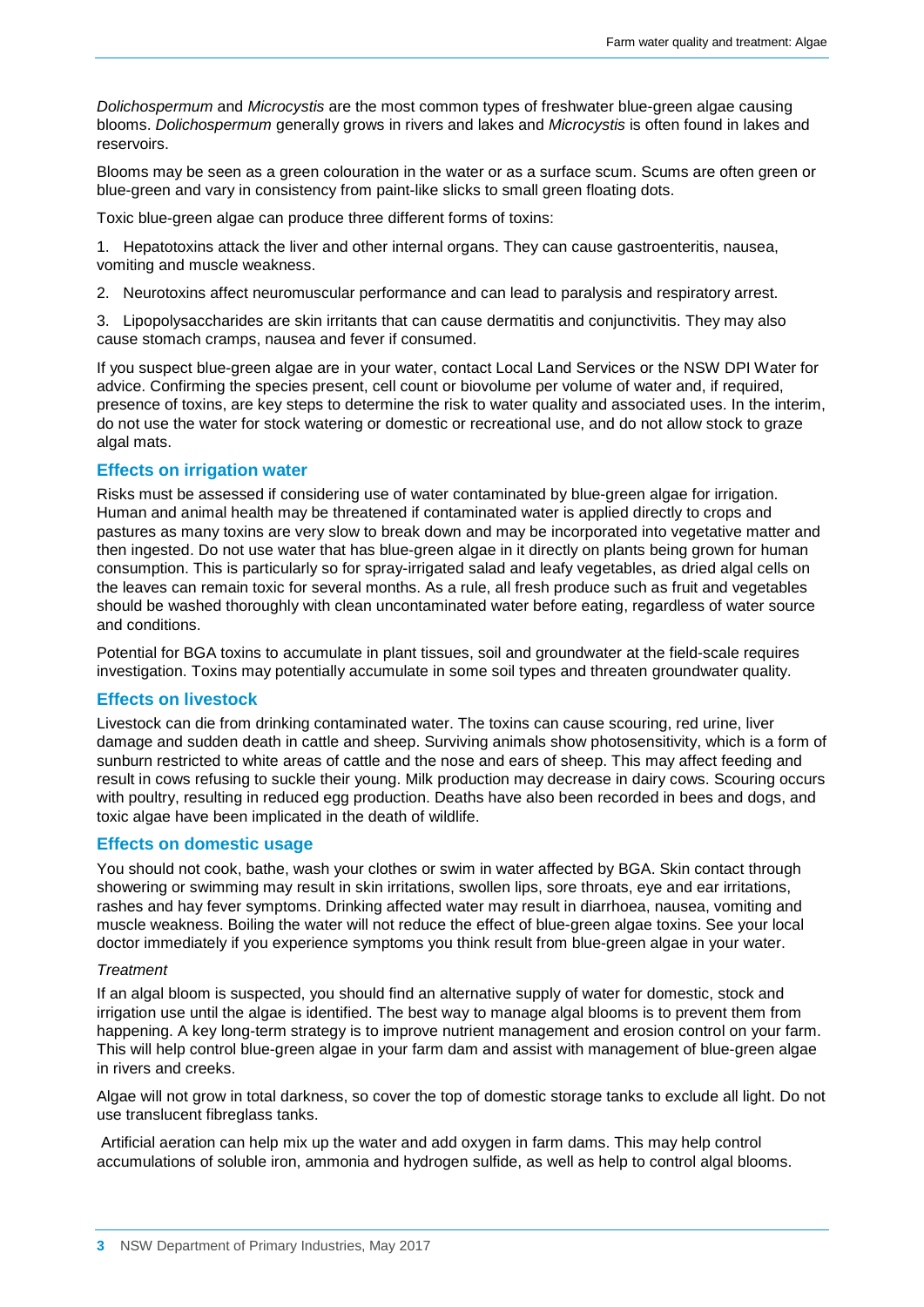Aeration can be achieved in a number of ways. The simplest method is to cascade the water into a holding dam or tank. Alternatively, an aerator like the one pictured in Figure 2 can be used.



**Figure 2. An aerator will help keep algae levels low**

#### **Chemical dosing to control algae**

At the time of publication (2017), in NSW, only Coptrol Aquatic Algicide®, Cupricide Algicide® and Cupricide 110 Algicide® are approved for the control of blue-green algae, green algae, diatoms and flagellate algae. These products must be used in strict accordance with their label conditions and directions. These products contain copper as mixed complexes and are registered for use in farm dams, rice paddies and irrigation conveyance systems. **They must not be used** in rivers, streams, creeks, wetlands, lakes or billabongs, and water treated with these products must not be allowed to spill into these water bodies. Their conditions of use further prevent their application when birds are feeding on algae or in water containing fish.

As with all chemicals, read the instructions before use and wear the appropriate safety equipment.

#### **Note: Do not treat drinking waters used by farm animals grazing on heliotrope or ragwort.**

Alum and gypsum as a combined dose may be used to protect small dams from blue-green algae, as they remove phosphorus from the water. Gypsum appears to be less effective if pH values in the water are below 10.

#### **Dosing procedure (farm dams only)**

Add the granules of alum crystals to the water and mix well. You could perhaps use a boat with an outboard motor to mix in the crystals. Let the water stand for a few hours, and add the gypsum granules. Let the water stand for at least 24 hours, or until it clears. If it does not clear within two days, add 25 to 50 per cent of the recommended dosage of alum and gypsum to promote settling. After dosing, check the pH of the water with a swimming pool testing kit. The pH should be in the range 6–9. If it is not, allow the water to stand two days and check again.

Dosing with alum and gypsum is only appropriate for farm dams, and must not be applied to natural waterways. Ideally dosing should be carried out before summer, and certainly before a bloom has developed. The recommended dose for a farm dam is 50 kilograms of alum and 50 kilograms of gypsum for each megalitre of water. Because of variations in water quality and algae, it is advisable to conduct a preliminary trial in a "44-gallon drum" (200 litre container) to establish the correct dosage.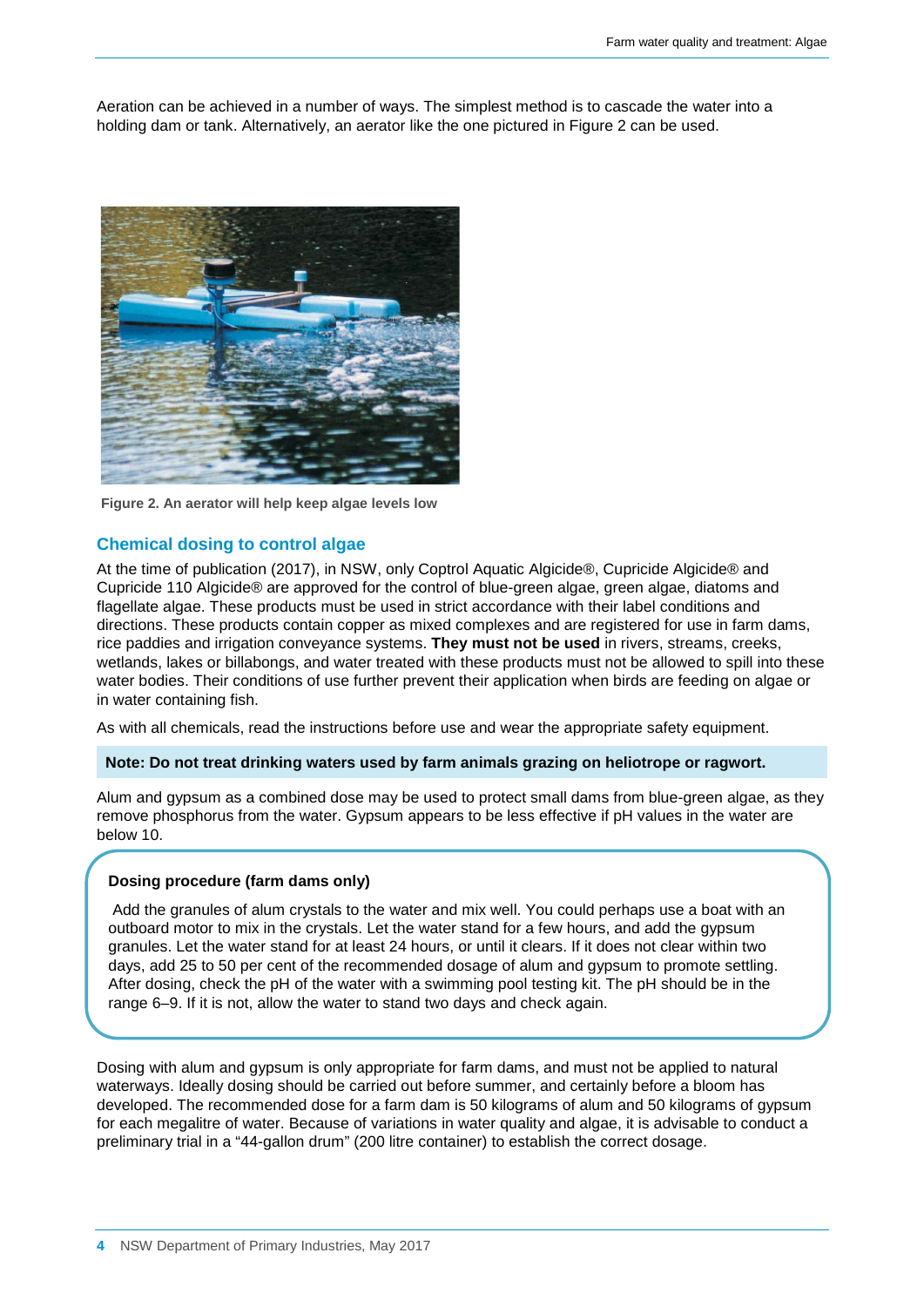#### **Activated carbon**

Activated carbon filters have long been used to improve the taste of, and reduce odours in, domestic water supplies. They can also be used to remove many types of blue-green algae toxins.

Activated carbon is a processed form of charcoal and comes in two types— granular activated carbon (GAC) and powdered activated carbon (PAC). GAC filters offer the better method of treatment, particularly when algal blooms are a regular occurrence. The level of toxin removal is dependent on contact time, flow rate and the extent to which the filter has previously been used.

In-line GAC filters are commercially available for use at a domestic level. Filter the water through a conventional sediment filter before passing through the carbon filter. This will remove larger particles and increase the life of the carbon filter.

### **Further reading and references**

ANZECC and ARMCANZ (2000a) *National Water Quality Management Strategy Paper No.4 Australian and New Zealand Guidelines for Fresh and Marine Water Quality, Volume 1, The Guidelines, (Chapters 1- 7), October 2000.* Australian and New Zealand Environment and Conservation Council, Agriculture and Resource Management Council of Australia and New Zealand. ISBN 09578245 0 5 (set)/ ISSN 1038 7072

http://www.environment.gov.au/system/files/resources/53cda9ea-7ec2-49d4-af29-d1dde09e96ef/files/nwgms[guidelines-4-vol1.pdf](http://www.environment.gov.au/system/files/resources/53cda9ea-7ec2-49d4-af29-d1dde09e96ef/files/nwqms-guidelines-4-vol1.pdf)

ANZECC and ARMCANZ (2000b) *National Water Quality Management Strategy Paper No.4 Australian and New Zealand Guidelines for Fresh and Marine Water Quality, Volume 3, Primary Industries – Rationale and Background Information (Irrigation and general water uses, stock drinking water, aquaculture and human consumers of aquatic foods (Chapter 9), October 2000.* Australian and New Zealand Environment and Conservation Council, Agriculture and Resource Management Council of Australia and New Zealand. ISBN 09578245 0 5 (set)/ ISSN 1038 7072 [http://www.environment.gov.au/system/files/resources/e080174c-b267-455e-a8db-d3f79e3b2142/files/nwqms](http://www.environment.gov.au/system/files/resources/e080174c-b267-455e-a8db-d3f79e3b2142/files/nwqms-guidelines-4-vol3.pdf)[guidelines-4-vol3.pdf](http://www.environment.gov.au/system/files/resources/e080174c-b267-455e-a8db-d3f79e3b2142/files/nwqms-guidelines-4-vol3.pdf)

DLWC 1996, *Warning – blue-green algae, what you need to know*, <http://www.water.nsw.gov.au/Water-Management/Water-quality/Algal-information/default.aspx>

DPI Agriculture *[Managing blue-green algae in farm dams, November 2013, Primefact 414](http://www.agric.nsw.gov.au/reader/water-quality/agfact-ac25.htm)*  [http://www.dpi.nsw.gov.au/agriculture/resources/water/quality/publications/blue-green-algae/managing-bluegreen](http://www.dpi.nsw.gov.au/agriculture/resources/water/quality/publications/blue-green-algae/managing-bluegreen-algae-farm-dams)[algae-farm-dams](http://www.dpi.nsw.gov.au/agriculture/resources/water/quality/publications/blue-green-algae/managing-bluegreen-algae-farm-dams) 

DPI Agriculture *Blue green algal blooms – Managing risk to livestock on rivers and creeks, August 2010, Primefact 1046*

<http://www.dpi.nsw.gov.au/agriculture/resources/water/quality/publications/blue-green-algae/rivers-creeks>

DPI Agriculture *Irrigating with blue-green algae affected water, January 2013, Primefact 1280* <http://www.dpi.nsw.gov.au/agriculture/resources/water/quality/publications/blue-green-algae/bga-irrigation>

Mitrovic S 1997, *What scum is that? algal blooms and other prolific plant growth*, NSW Office of Water [http://www.water.nsw.gov.au/Water-Management/Water-quality/Algal-information/Key-to-blooms/Key-to](http://www.water.nsw.gov.au/Water-Management/Water-quality/Algal-information/Key-to-blooms/Key-to-blooms/default.aspx)[blooms/default.aspx](http://www.water.nsw.gov.au/Water-Management/Water-quality/Algal-information/Key-to-blooms/Key-to-blooms/default.aspx)

Trounce B 1998, *Aquatic weed control in small dams and waterways*, Agfact P7.2.1, NSW Agriculture, Orange.

[http://www.dpi.nsw.gov.au/\\_\\_data/assets/pdf\\_file/0020/256403/Aquatic-weed-management-in-waterways-and](http://www.dpi.nsw.gov.au/__data/assets/pdf_file/0020/256403/Aquatic-weed-management-in-waterways-and-dams.pdf)[dams.pdf](http://www.dpi.nsw.gov.au/__data/assets/pdf_file/0020/256403/Aquatic-weed-management-in-waterways-and-dams.pdf)

#### **Acknowledgments**

The authors acknowledge with thanks the work of

Edward Joshua Development Officer Irrigation (Broadacre) Central NSW

Amanda Musgrave Technical Officer Biosecurity NSW

William Yiasoumi, former Irrigation Officer, Hawkesbury

Liz Rogers, former Water Policy Officer, Orange